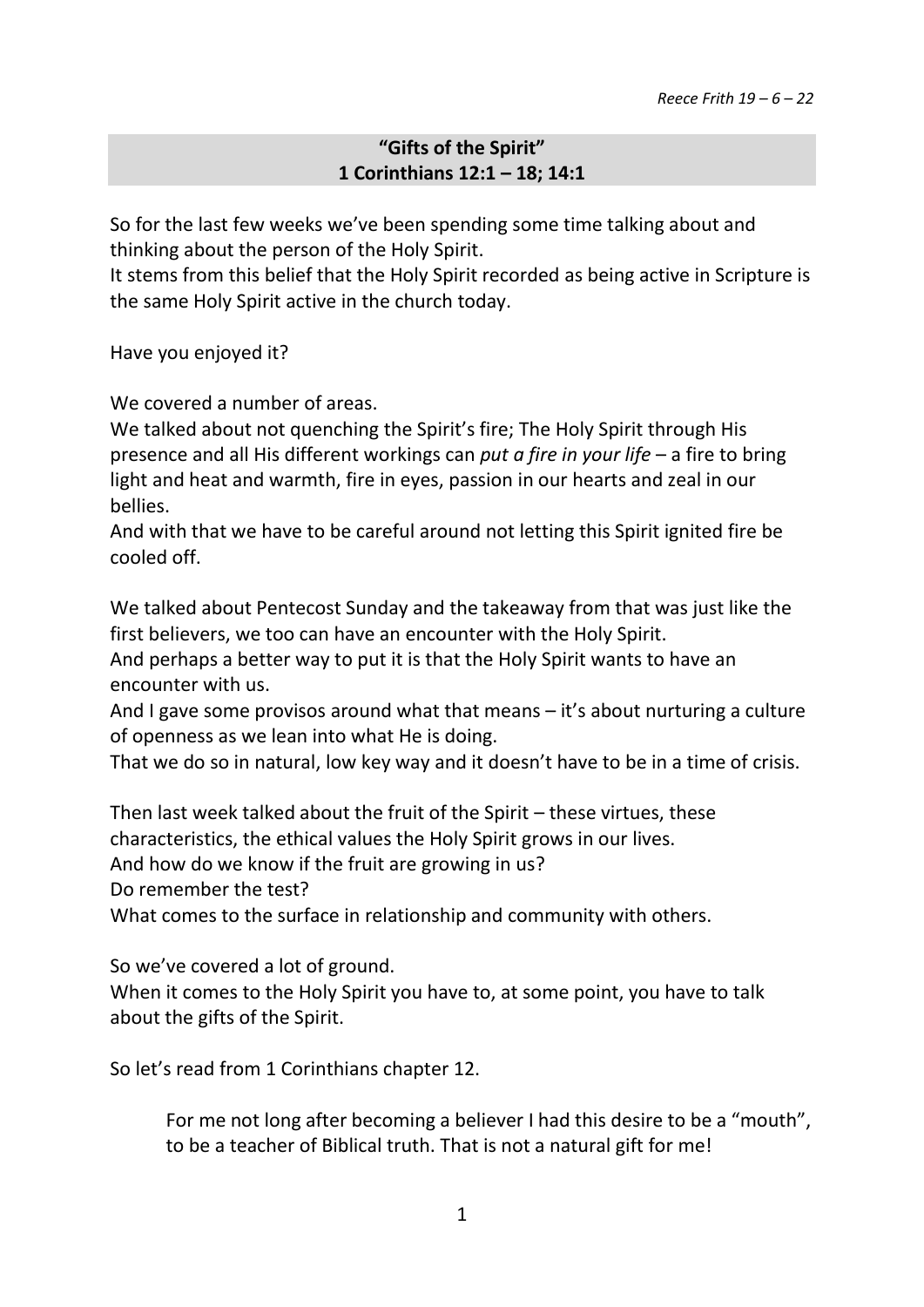I mean, I caught up with someone from high school days and that said they remembered as always being very shy and quiet. And in high school one of most terrifying moments was have to do presentation or a speech in front of my classmates where every time I would go this horrible crimson colour and my voice would shake.

Then alongside there was this desire to care, for encourage, teach, led other Christians – it call to be a pastor. That certainly wasn't from myself.

And with that there were times when I would hear someone speak, or read something, and it'd be like, *something's not right here*. There's something amiss. What that something was often a false teaching or a twisting of God's truth. Sometimes that was apparent straight away, sometimes it took some time to get to the truth.

That's the gift known as the discernment of spirits.

And because God is so generous I received this prayer language called in 1 Corinthians the gift of speaking in different kinds of tongues.

Those are my primary spiritual gifts.

There are natural gifts and talents that we have from birth, and the abilities we gained along the way, become *enhanced*. You might even call these 'creation gifts'.

To have a spiritual gift is to receive a divine, Spirit-enabled ability, to that which you may not be able to do ordinarily.

These are gifts that God in His generosity has given to every follower of Jesus Christ.

The Holy Spirit dwells within believers and as we're told, "Now to each one the manifestation of the Spirit is given…"

He as distributed them to each one, just as he determines and God has graciously and generously placed the parts in the body, every one of them, just as he wanted them to be.

And He does for a reason: for common good. For good individually and also as a church.

So if you are a follower of Jesus here this morning, you have been given a gift of the Holy Spirit (and would say at least one but most probably more).

You may remember this: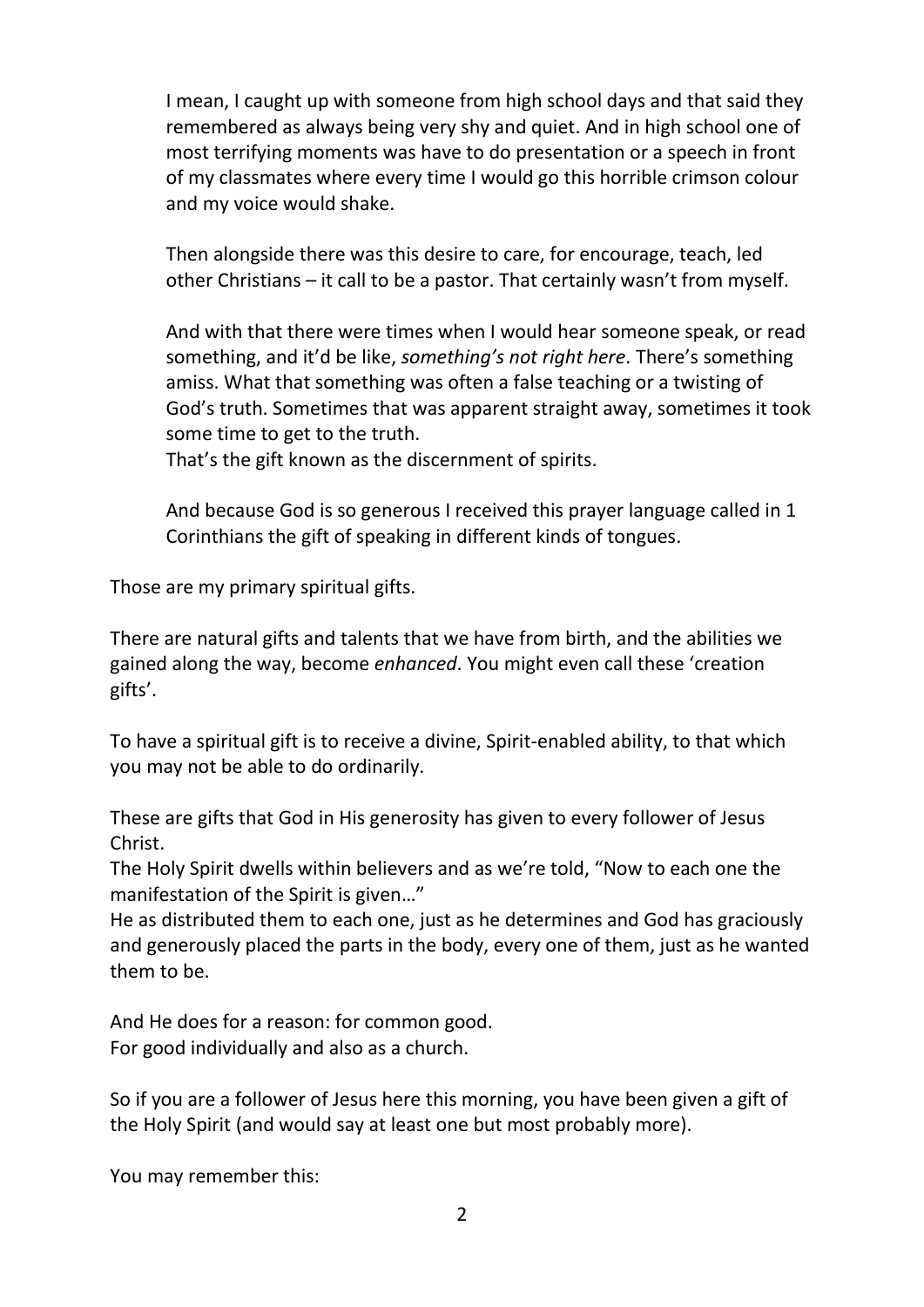

Often there is an overlap in the gifts and the Body works together.

- A word of knowledge might lead to a prayer for healing.
- Discerning of spirits might lead to deliverance.
- A prophecy might inspire faith and so on.

As I've said before, I realise that for some of us here this is old hat. If you've been through the charismatic renewal or been part of a charismatic church, you'll be very familiar what I'm about to share.

### So there are: *Gifts of Utterance*

Tongues – the ability to speak and pray in a language unknown to the one speaking.

Interpretation of tongues – is the ability to hear, in a corporate setting, someone speaking in tongues and bring that translation for others.

Prophecy – Spontaneous, understandable, inspired speech where someone brings a message from God to the wider body.

We often think of prophecy as 'fore-telling' as prediction, but more often it is 'forth-telling': speaking a message from God to the gathered believers. (Preaching is a sub-set of prophecy in that the preacher seeks the Lord and prepares a message in advance).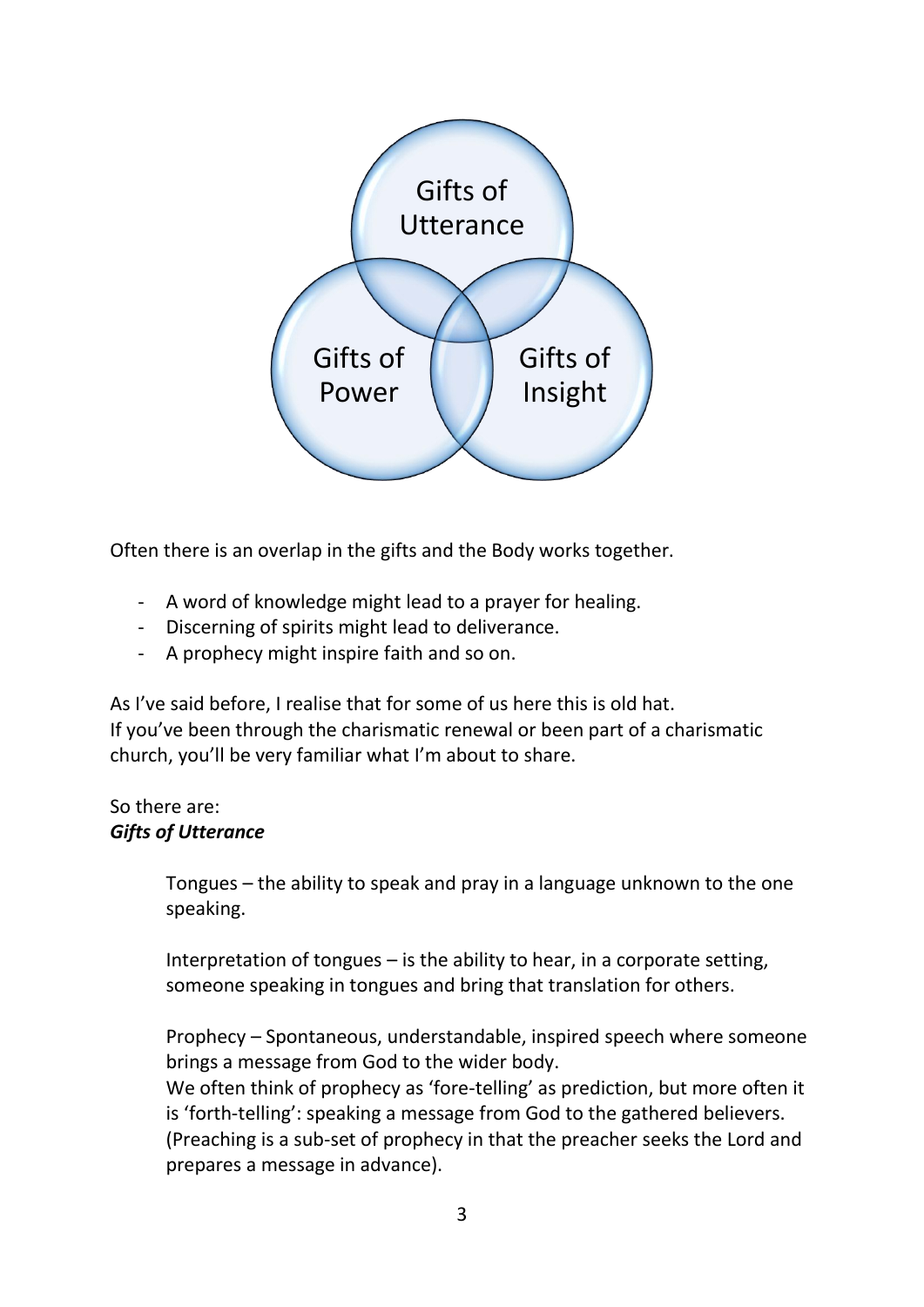#### *Gifts of Power*

Faith – Faith is exceptional trust in God in exceptional circumstances.

New Zealand businessman Robert Laidlaw comes to mind. Laidlaw started the Farmers stores and was one of the founders of the BCNZ (renamed Laidlaw College). At age 18 he gave a tenth of his income to the church. By age 25 he gave a full *50%* of his income to the church and various other charities and did so until he died.

Healing – the spontaneous recovery or cure that cannot be explained by any other means except for the work of the Holy Spirit.

Miraculous powers – whereas healing is seems miraculous enough, this is something separate. It literally means 'deeds of power'. Outside of healing two activities come to mind – raising the dead and delivering people from demonic bondage.

### *Gifts of Insight*

Word or message of knowledge – is the divine disclosure of information that the recipient did not know through normal or natural means.

Word or message of wisdom – is a message from God that reveals a practical way forward in the face of a pressing need.

Discernment of Spirits – is the ability to distinguish whether human, demonic or divine power is at work.

Some people under the grouping are seers who are given pictures or visions from God that are beneficial.

There are also 'dreamers' – those who have significant dreams from God on a frequent basis.

This is not a complete list either.

The is another list found in Romans 12 that includes serving, teaching, encouragement; generous giving; leadership and mercy.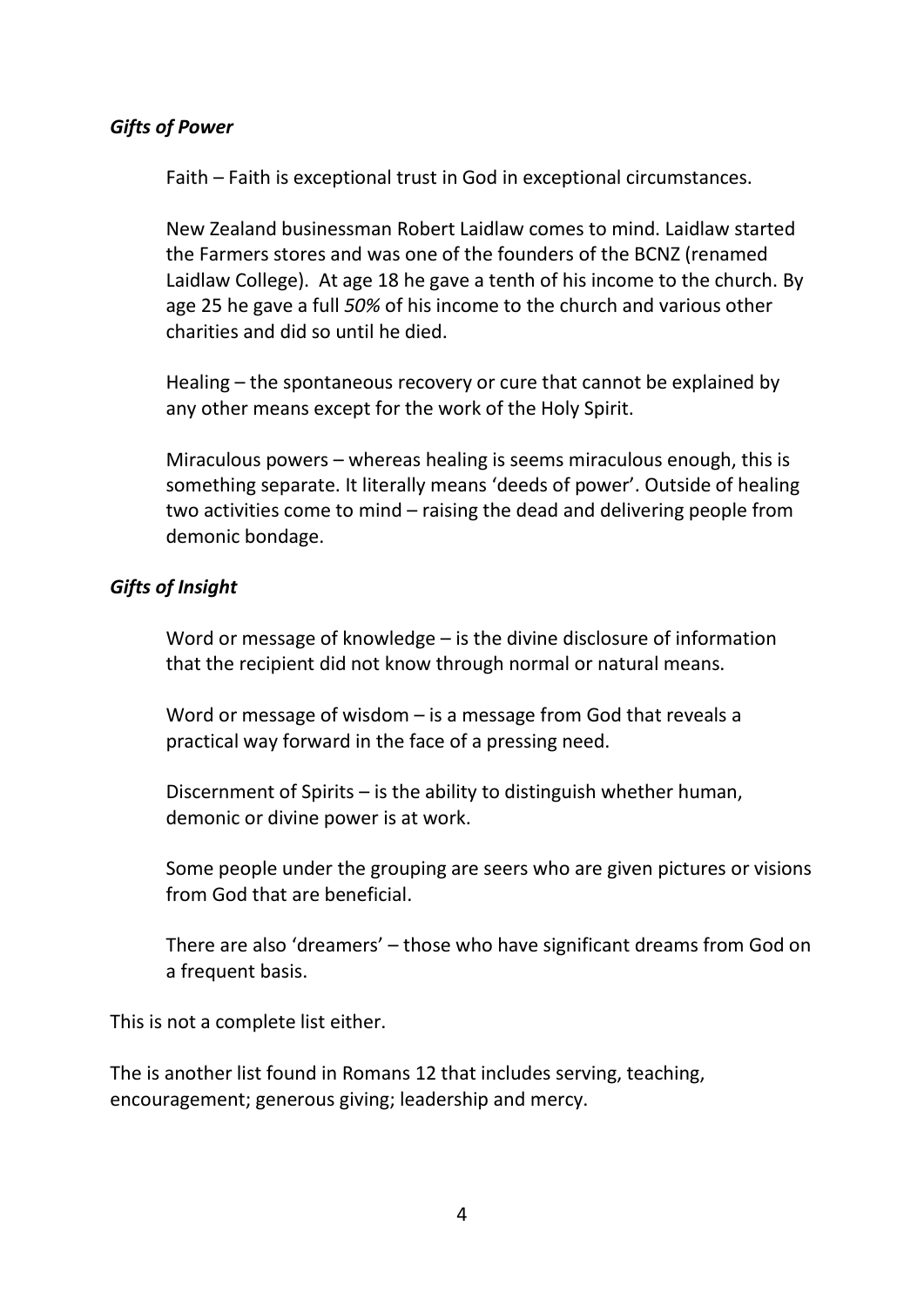## *"Have you experienced any of these gifts before?"*

# *And you feel comfortable, tell the person next to you what gifts the Lord in His generosity has given to you.*

*------------------------------------------*

When you talk about gifts of the Spirit, in some quarters, you will get pushback.

I'm what is a termed a 'continuous', that is, I believe the gifts of the Holy Spirit are active today and normative for the church.

Others would say, "No, the gifts ended with Apostles and the first believers."

So for example, they would say, "When people prayed for Divine healing in the New Testament it *always* occurred and therefore it should be the same today."

But obviously healing doesn't always happen and so it not the same gift at work today.

#### *What would you say?*

Two verses:

The first is 1 Timothy 5:23, written by Paul to Timothy: "Stop drinking only water, and use a little wine because of your stomach and your frequent illnesses."

And second one is 2 Timothy 4:20 – this is the Apostle Paul speaking: "Erastus stayed in Corinth, and *I left* Trophimus sick in Miletus."

Paul, who moved in the gifts and power of the Holy Spirit, had to leave Trophimus sick in Miletus and advised Timothy on the medicinal use if wine.

It is clear that although healing is a gift of the Holy Spirit, there is no guarantee that they will always occur *even in New Testament times.*

*-----------*

They would also say, "Prophecy – direct revelation from God – was always 100% correct in the New Testament and now we have God's complete revelation in Scripture.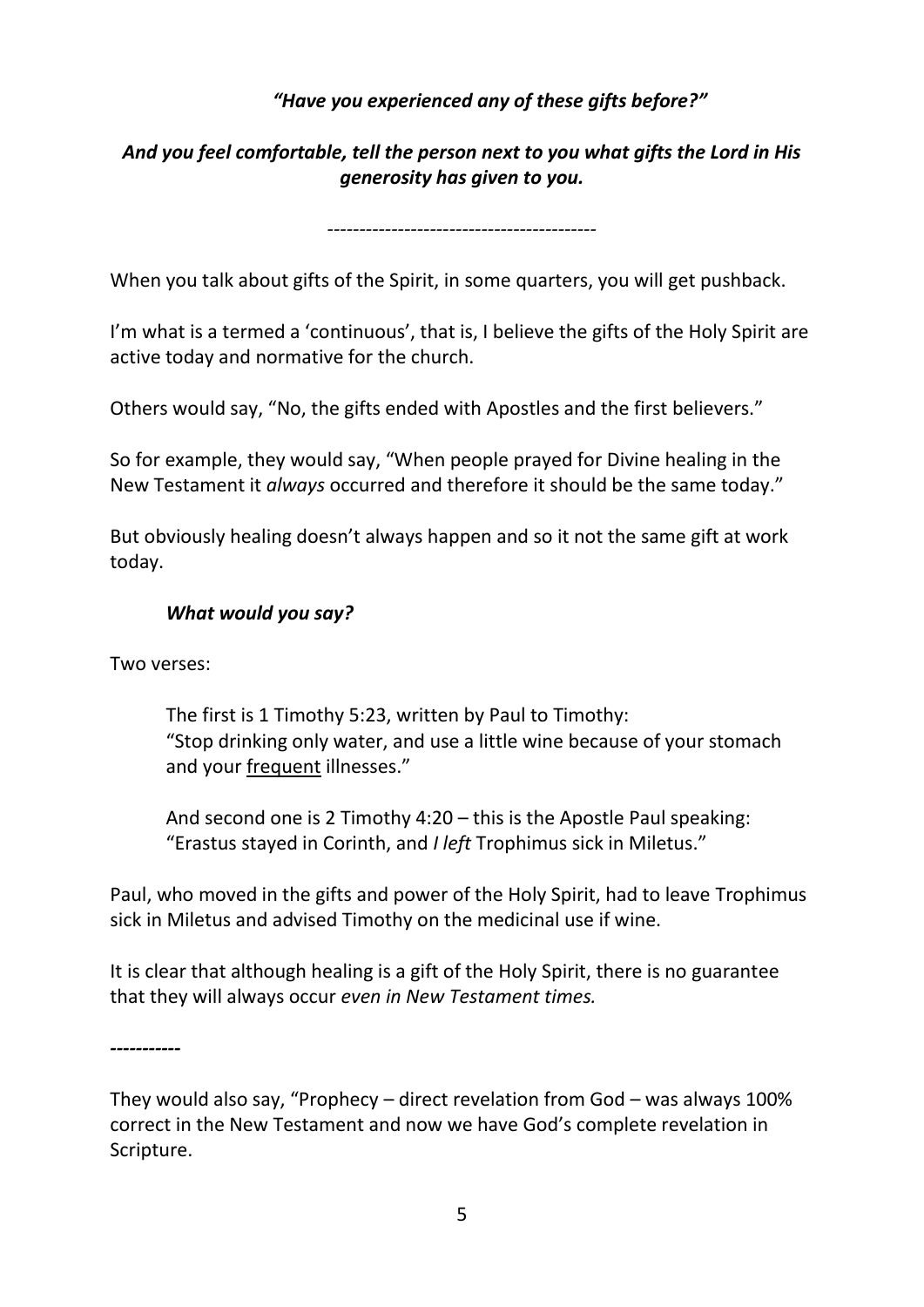Therefore, since people claiming to have a prophecy are often wrong, prophecy is no longer at work today."

# *Again, what would you say?*

Well what instructions do we find in Scripture:

1 Thessalonians 5 verse 20 – 21:

"Do not treat prophecies with contempt but test them all; hold on to what is good, reject whatever is harmful.

1 Corinthians chapter 14 gives instructions for prophecy and what is said should be weighed carefully.<sup>1</sup>

Contemporary prophecy is not on a par with Scripture.

The Holy Spirit doesn't add to or reveal new gospel content or add to the doctrine or teaching found in Scripture.

It's very contextual; the Spirit speaks in the specific circumstances and situations today.

And there are many historical examples of the gifts still being at work.

Some of you are familiar with Charles Spurgeon, a Baptist pastor in England in the 1800's. Long before the concept of mega-churches was invented, Spurgeon would preach to thousands of people on a Sunday morning.

# Spurgeon stated:

I could tell as many as a dozen similar cases in which I pointed at somebody in the hall without having the slightest knowledge of the person, or any idea that what I said was right, except that I believed I was moved by the Spirit to say it; and so striking has been my description, that the persons have gone away, and said to their friends, 'Come, see a man that told me all things that ever I did.

-------------------------------

So what's our response this morning?

People do say, "You're right about the gifts but the way they're had been really weird, off-putting and cringe."

 $\ddot{\phantom{a}}$ 

<sup>1</sup> 1 Corinthians 14:29 - 33